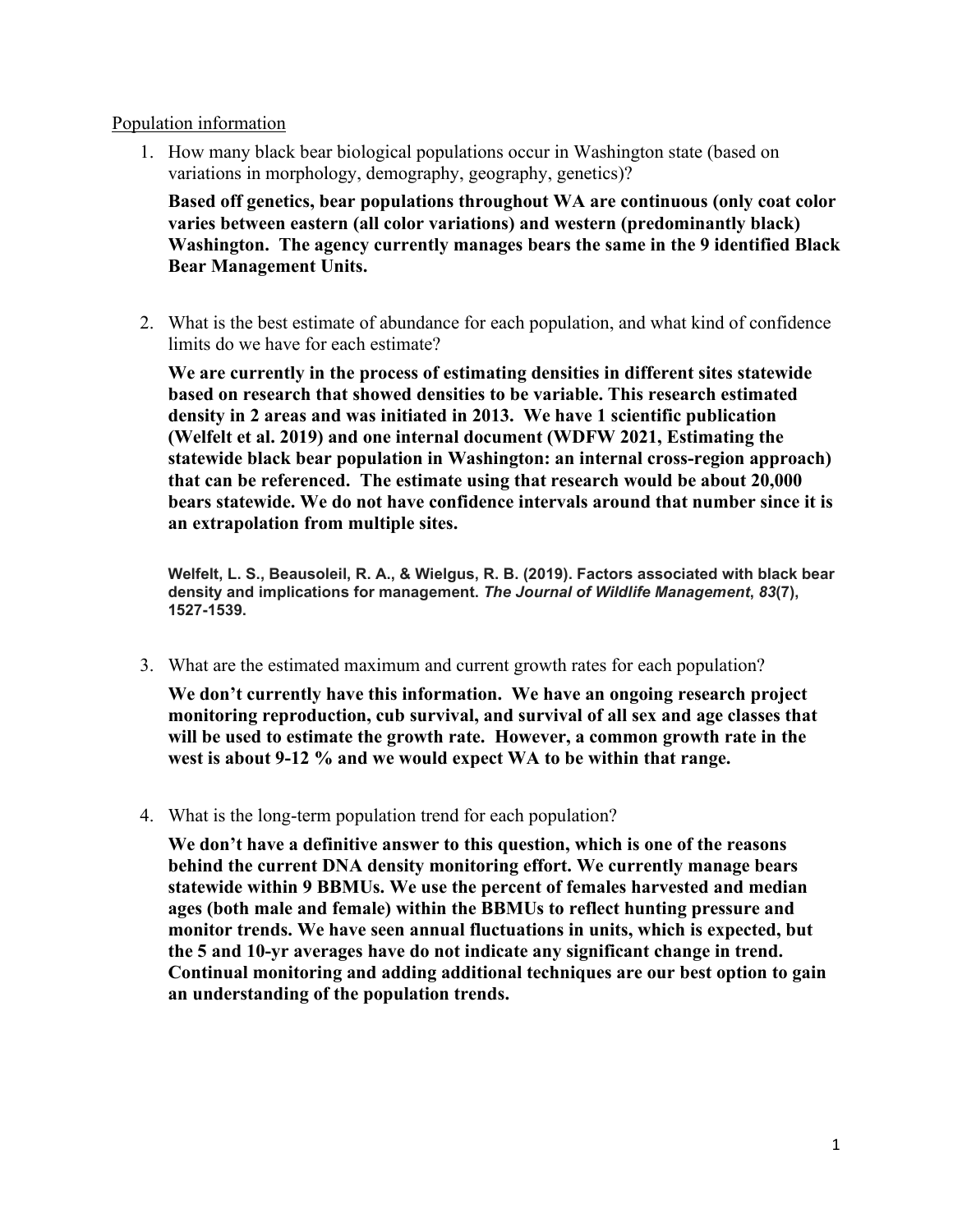## General information

5. When do Washington's black bears arouse from hibernation?

**It depends on location, sex, and age class. For all males, average emergence was March 16 in western WA and March 26 in eastern WA. For all females, average emergence was March 26 in western WA, and April 1 in eastern WA. Generally, females with cubs, on average, emerge 1 week later than other females (statewide)**

6. What are their main prey and predation rates?

**Bears are approximately 85% vegetarian. The remaining portion of their diet is made up of protein matter, of which the majority are insects. Bears are also scavengers and consume dead animals. Bears also opportunistically prey on neonates for approximately 17 days when they are less mobile. Marked ungulate mortalities (not predation rates) is typically 4-13% of the sample.**

7. How do bears interact with cougars and wolves?

**Generally, we know bears interact with these species. Bears may scavenge on old kills made by each of these species. A bear could take advantage of an actively cached cougar kill but are less likely to interact with wolves as they travel in packs. In these cases, they have evolved to climb trees to escape danger from wolves in a pack. It's likely these species do their best to avoid each other, but also likely that each kills individuals of the other species. We hope to learn more from results of the Predator-Prey project.**

8. How often do males kill cubs?

**Adult female black bears with cubs typically avoid areas where adult males occur. Cub survival is generally lower in higher bear density area. Generally, infanticide is suggested to be a density dependent phenomenon. Infanticide has been challenging to assess in Washington's black bears. Current research in the North Cascades is estimating cub survival rates but causes of death are often unknown as black bear cubs cannot be tracked via typical GPS collars. Intraspecific killing of yearlings by adult males has been documented, but it is not to increase the ability to breed with an adult female, as those yearlings would have dispersed by breeding season.**

9. What is the extent of lumber damage attributed to bears?

**We do not have access to this data. This information is considered proprietary to the timber companies. A recent study conducted in Oregon surveyed 122 stands from aerial and ground surveys. The researchers modeled four damage scenarios: salvage; total loss; root disease; and combined damage. They found aerial surveys overestimated bear damage by approximately 5-fold. They also estimated economic loss for both the salvage and total loss scenarios and found that both resulted in ≤ 35% of the net present value of the timber. At a landscape scale, the estimated economic loss under the worst-case scenario (i.e., total loss) was \$56/ha (\$56/2.471**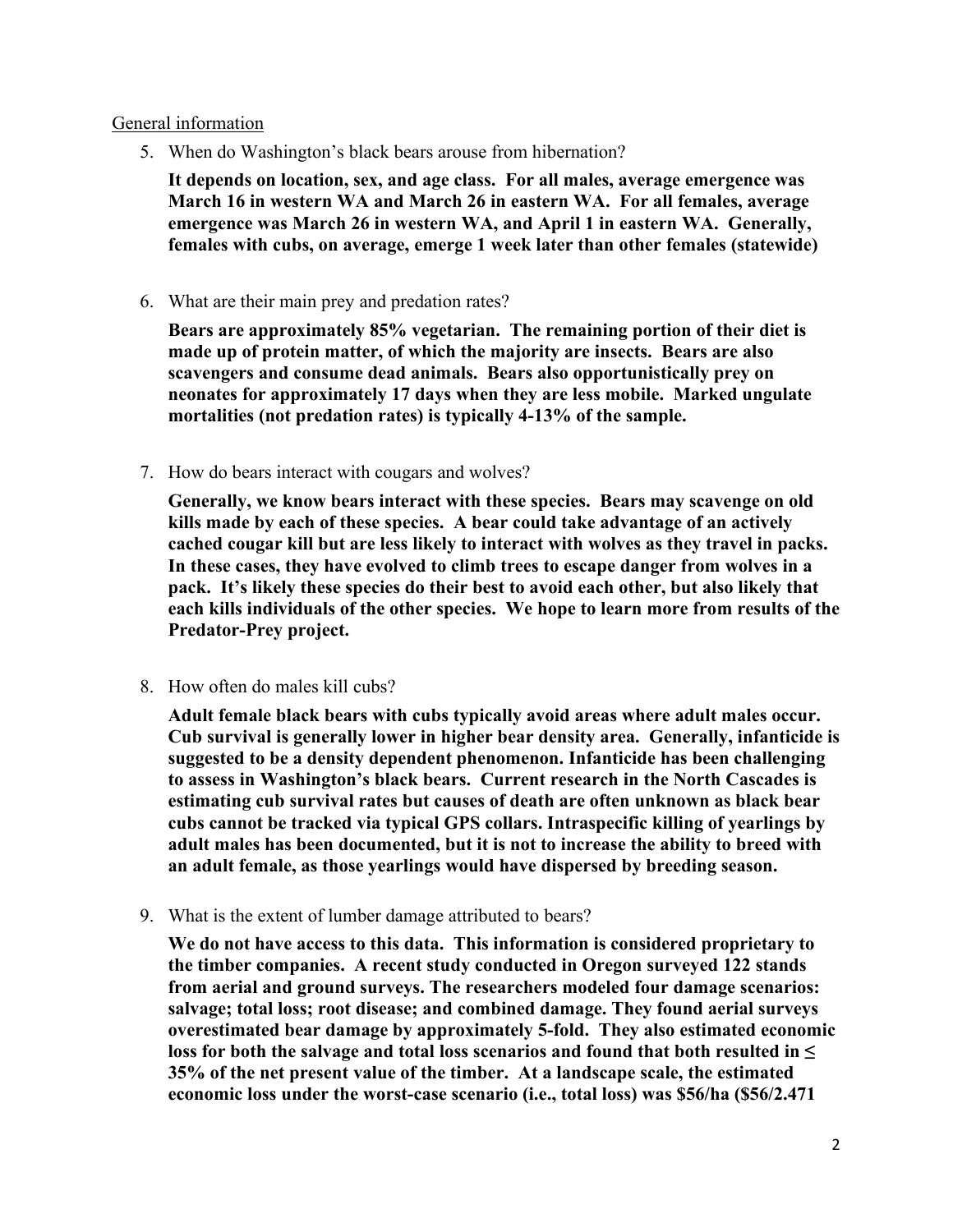**acres). They also observed, during ground surveys, that bear damage was typically older than 2 years and occurred at low frequency (1.5 bear damaged trees/ha). Their findings suggest that black bear timber damage is not uniformly distributed across the landscape and the impact varies with spatial scale. (Taylor et al. 2019).** 

**Taylor, Jimmy D.; Kline, Kristina N.; and Morzillo, Anita T., "Estimating economic impact of black bear damage to western conifers at a landscape scale" (2019). USDA National Wildlife Research Center - Staff Publications. 2211. [https://digitalcommons.unl.edu/icwdm\\_usdanwrc/2211](https://digitalcommons.unl.edu/icwdm_usdanwrc/2211)**

10. What are the main risk factors for bears and what are the impacts of those factors?

**Our best assessment of risk factors can be interpreted from the North Cascades black bear research project (2013-current) where >250 bears have been GPS collared to date. On the west slope of the North Cascades 49% of mortalities were hunter kills, 16% were conflict kills, 11% were poached, 11% were wounding loss, 7% were vehicle collisions, and 7% from natural causes (these are not annual rates but the sum of all mortalities in the study). On the east slope of the North Cascades, 59% were hunter kills, 21% were natural causes, 8% were from wounding loss, 8% were conflict kills, and 5% were vehicle collisions (these are not annual rates but he sum of all mortalities in the study). Of the 11 bears that died of natural causes, 10 of them were yearlings which either died of starvation, predation (adult male bear or cougar), or unknown natural causes. Black bear population dynamics are driven by survival and reproduction rates, as well as immigration (animals coming into the area) and emigration (animals leaving the area), and all these factors can be impacted by both natural and human factors. For example, a berry crop failure can increase human-caused mortality as bears may move closer to people in search of food and decrease reproduction rates for adult females through lower body condition. Understanding these population dynamics and how management actions may affect them is essential to maintaining a viable population and establishing sustainable harvest rates.**

11. **W**hat is the total human-caused annual mortality for each black bear population?

**Again, we manage bears as a statewide bear population. However, we have some information from the North Cascades research project where bears were divided based on east or west slopes of the North Cascades range. See answer 10. This information is also in the annual Department Status and Trend Reports.**

## Hunting information

12. How many bears have been taken in this hunt over the past 10-15 years? **Statewide from 2011-2021, 1,143 bears (757 males and 386 females) have been harvested in eight of the nine BBMUs.**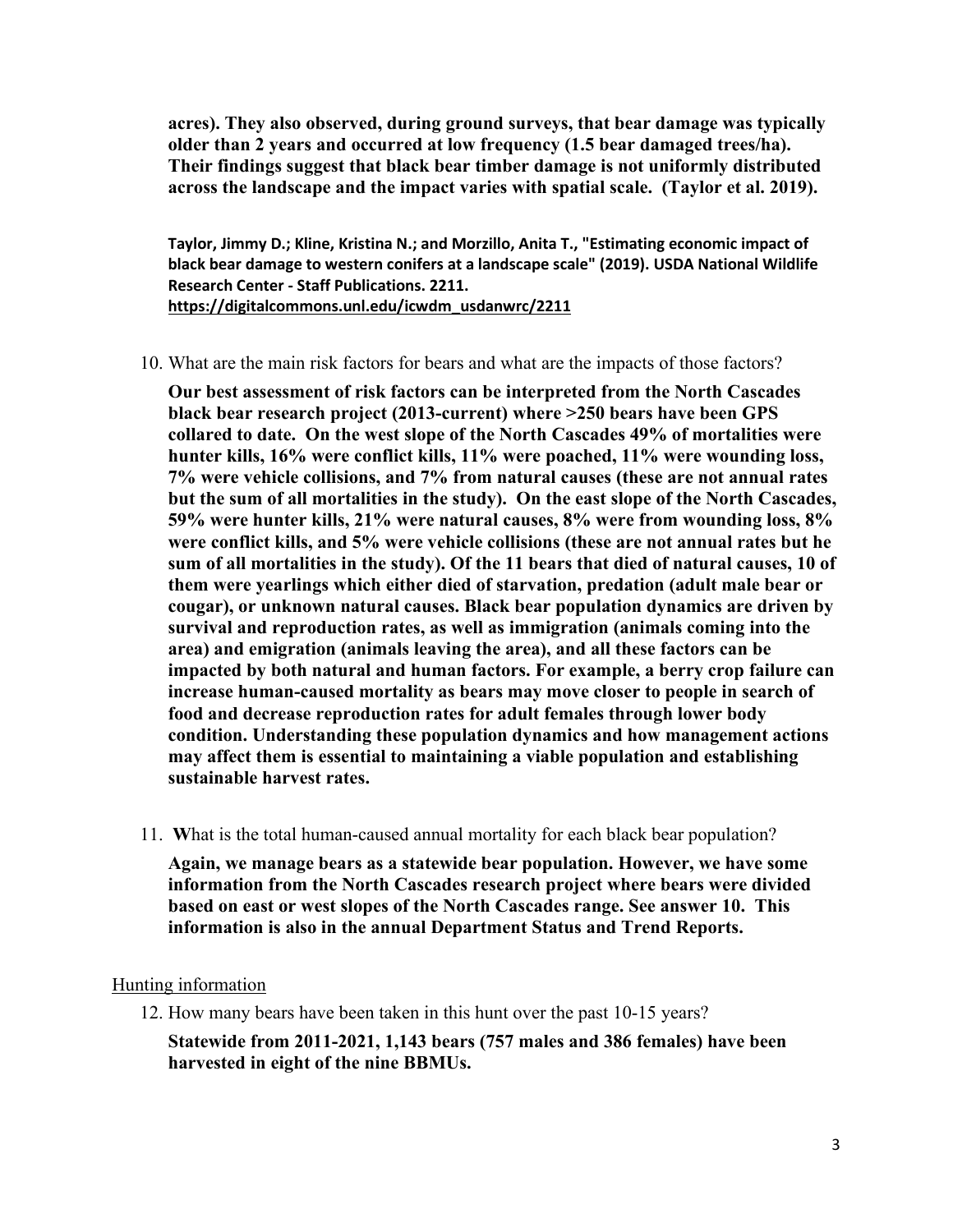**See excel attachment with graphics illustrating harvest for each BBMU (except for BBMU 5, 6, and 9, no spring harvest in these units) during 2011-2020.** 

| Sum of all harvest 2011-2020 |            |       |         |  |  |  |  |
|------------------------------|------------|-------|---------|--|--|--|--|
| Unit                         | #Harvested | #Male | #Female |  |  |  |  |
| <b>BBMU1</b>                 | 108        | 73    | 35      |  |  |  |  |
| <b>BBMU2</b>                 | 3          | 0     | 3       |  |  |  |  |
| <b>BBMU3</b>                 | 91         | 58    | 33      |  |  |  |  |
| <b>BBMU4</b>                 | 59         | 35    | 24      |  |  |  |  |
| <b>BBMU5</b>                 | 0          | 0     | 0       |  |  |  |  |
| <b>BBMU6</b>                 | 0          | 0     | 0       |  |  |  |  |
| <b>BBMU7</b>                 | 517        | 348   | 169     |  |  |  |  |
| <b>BBMU8</b>                 | 241        | 164   | 77      |  |  |  |  |
| <b>BBMU9</b>                 | ი          | 0     | 0       |  |  |  |  |
| Total                        | 1019       | 678   | 341     |  |  |  |  |

 **Spring Bear Special Permit** 

13. Where are bears normally killed during the spring hunting season?



14. What is the sex/age distribution of the bears killed? **For 2011-2020 the sex ratio was 67% male and 33% female. See above table in question 13.**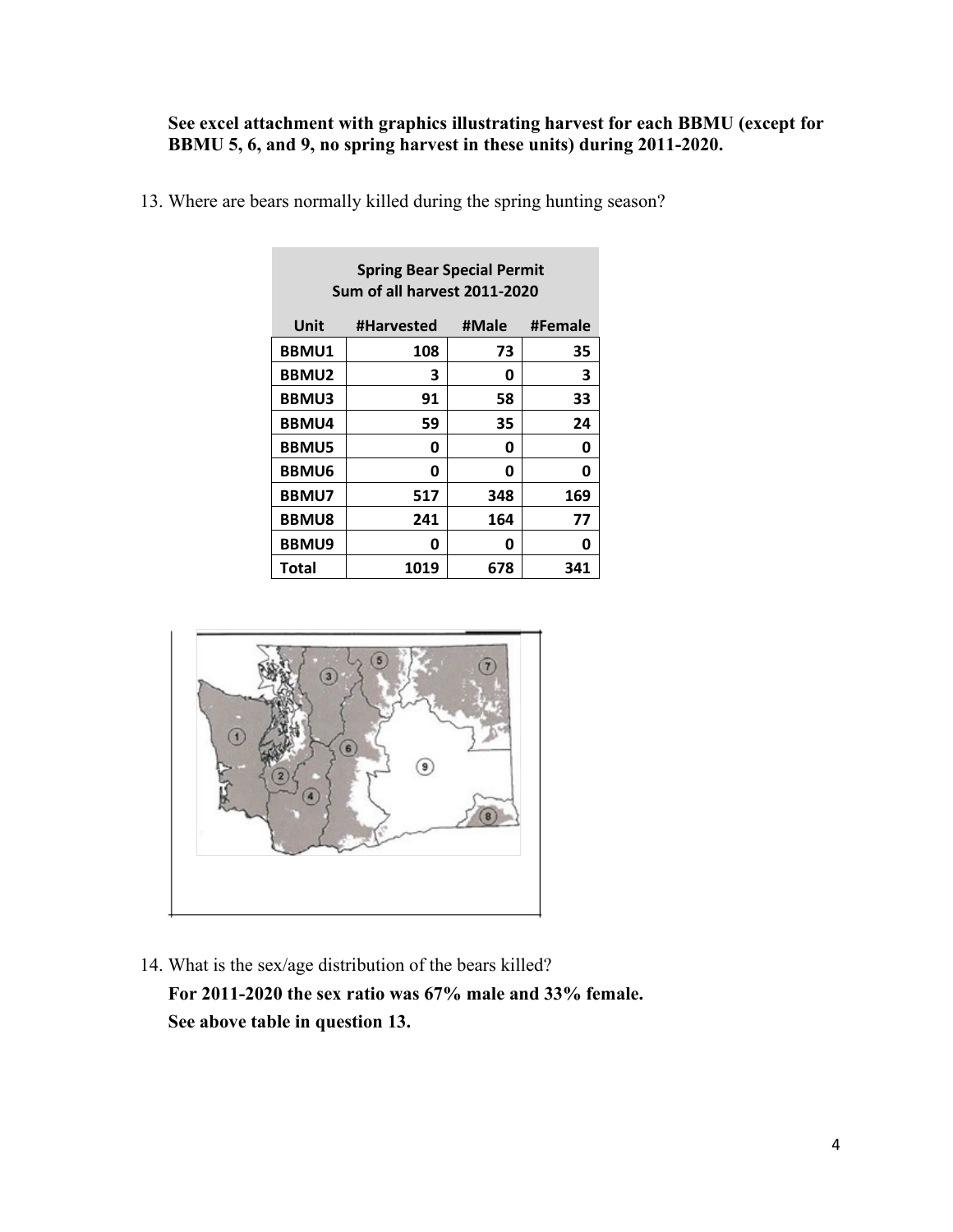15. How many females with or without cubs were taken annually?

**This is not known at a statewide level. We can provide the total annual harvest of females, but we don't conduct mandatory carcass checks for the fall general season. Data for WA indicate 35-45% of the adult female bears over 4 years old would have cubs of the year (lower end for eastern WA, higher end for western WA due to differences in age at first reproduction and interbirth interval). From WDFW research, about 25% of the bear population are breeding age females. We estimate ~40% of the breeding age females would be expected to have newborns with an average litter size of 2.0 cubs/litter derived from research. Survival of cubs of the year is difficult to assess and part of on-going work. Using the GPS collared bears in the North Cascades research project, approximately 30% of the GPS collared adult females harvested in the fall had cubs that year. We do not know if the cubs survived until fall or if they were lost during the year prior to harvest so it is difficult to generalize this information.** 

16. How does the period of arousal from hibernation overlap the proposed hunting season for 2022?

**The spring hunt occurs after den emergence, so all bears have emerged.**

17. How are hunts monitored?

**Two ways, through online harvest reports and tooth submission. This tells the agency the percent females and ideally the age of the kills by sex (see table below). Approximately 25% of hunters submit a tooth for ageing and the median ages are based on those submissions.** 

|                                 | <b>Harvest</b> |            |                 |  |  |
|---------------------------------|----------------|------------|-----------------|--|--|
| Parameter                       | Liberalize     | Acceptable | <b>Restrict</b> |  |  |
| % Females in harvest            | < 35%          | 35-39%     | $> 39\%$        |  |  |
| Median age of harvested females | $> 6$ years    | 5-6 years  | $\leq$ 5 years  |  |  |
| Median age of harvested males   | > 4 years      | 2-4 years  | $\leq$ 2 years  |  |  |

18. How is compliance assessed?

**Data for the 2021 seasons are not yet available. The department monitors hunter harvest reporting compliance and has started to monitor tooth submission compliance more directly. Hunter reporting rate for fall general and spring special permit is approximately 65%. We estimate that we receive approximately 25% of the teeth from the expected harvest for both seasons.** 

**Compliance is considerably higher for spring bear special permits, averaging 55% tooth submission from hunters that reported harvest. We expect that number to increase due to the mandatory carcass checks, which were implemented during 2021.**